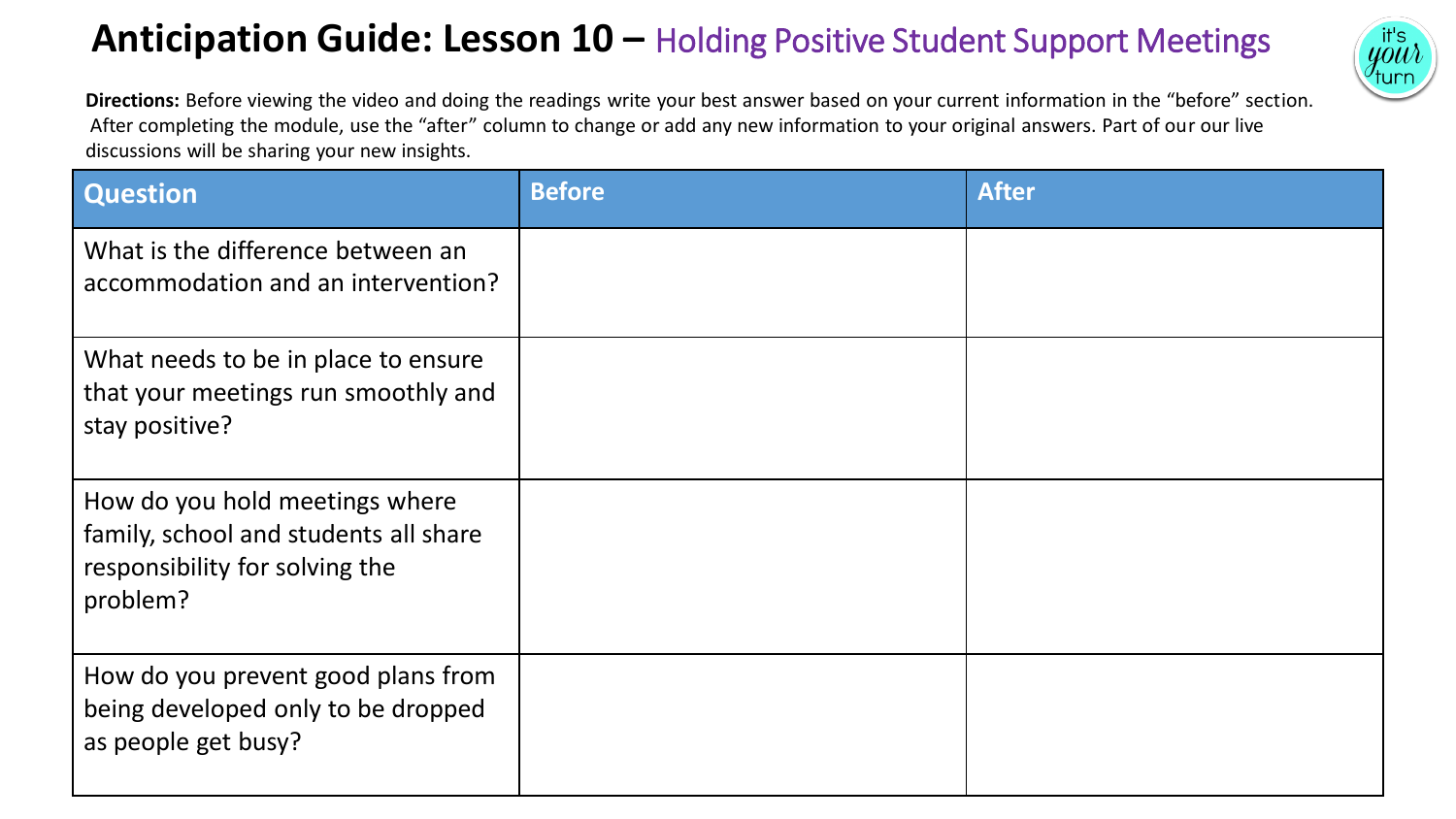## **Lesson 10: Holding Positive Student Support Meetings**

**Note-taking Directions**:

- In each of the left side boxes, note three or more things that you find interesting or important while watching the video or reading the book excerpt. Use *direct quotes, descriptions, or short summaries.*
- In the right side boxes, note your thoughts about the things you wrote on the left. *In general, these would be your own reflections, or questions.*
- **A minimum of three entries in each of the boxes** is required to fulfill the note-taking task. We will use this information as a launching point for our online discussions.

| Reading 1: The Student Support Team Meeting pp 106-109    | <b>Reading 1: Questions or reflections</b> |
|-----------------------------------------------------------|--------------------------------------------|
| 1.                                                        |                                            |
| 2.                                                        |                                            |
| 3.                                                        |                                            |
|                                                           |                                            |
| Reading 2: The Follow-Up Meeting pp. 130 -132             | <b>Reading 2: Questions or reflections</b> |
| 1.                                                        |                                            |
| 2.                                                        |                                            |
| 3.                                                        |                                            |
|                                                           |                                            |
| <b>Video 1: Holding Positive Student Support Meetings</b> | <b>Video 1: Questions or reflections</b>   |
| 1.                                                        |                                            |
| 2.                                                        |                                            |
| 3.                                                        |                                            |
|                                                           |                                            |

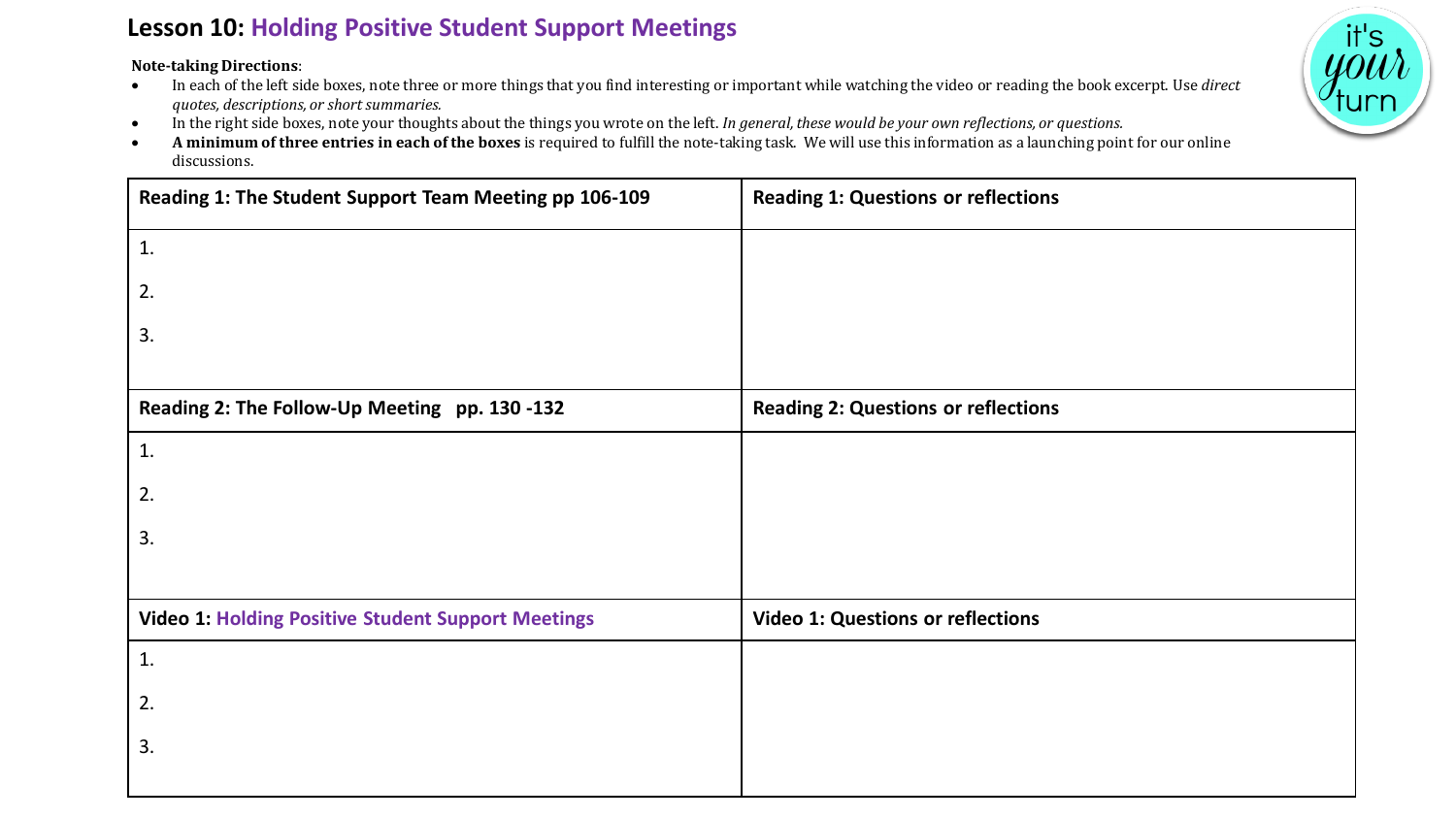| <b>Student:</b>          | <b>Student Support Team Meeting Summary</b>                                   |                                          |                                                      | <b>Form K</b>                  |  |
|--------------------------|-------------------------------------------------------------------------------|------------------------------------------|------------------------------------------------------|--------------------------------|--|
| Date:                    |                                                                               |                                          |                                                      |                                |  |
| Concerns:                |                                                                               |                                          | Hidden Skill(s) Needed:                              |                                |  |
|                          | DATA Goal: D If we teach _______ to ___________<br>(Student name) (New skill) |                                          | <u> 1980 - Johann John Stone, mars et al. (1980)</u> |                                |  |
|                          |                                                                               | (Change in student behavior or learning) |                                                      |                                |  |
|                          | A He/She will go from                                                         | (Timeframe – not more than 6 weeks)      |                                                      |                                |  |
|                          |                                                                               | (Baseline score)                         | (Predicted amount of growth)                         |                                |  |
| <b>School Strategy</b>   |                                                                               | <b>Home Strategy</b>                     |                                                      | <b>Student Strategy</b>        |  |
| <b>School Monitoring</b> |                                                                               |                                          | <b>Home Monitoring</b>                               | <b>Student Self-Monitoring</b> |  |
| Next date to meet:       |                                                                               |                                          |                                                      |                                |  |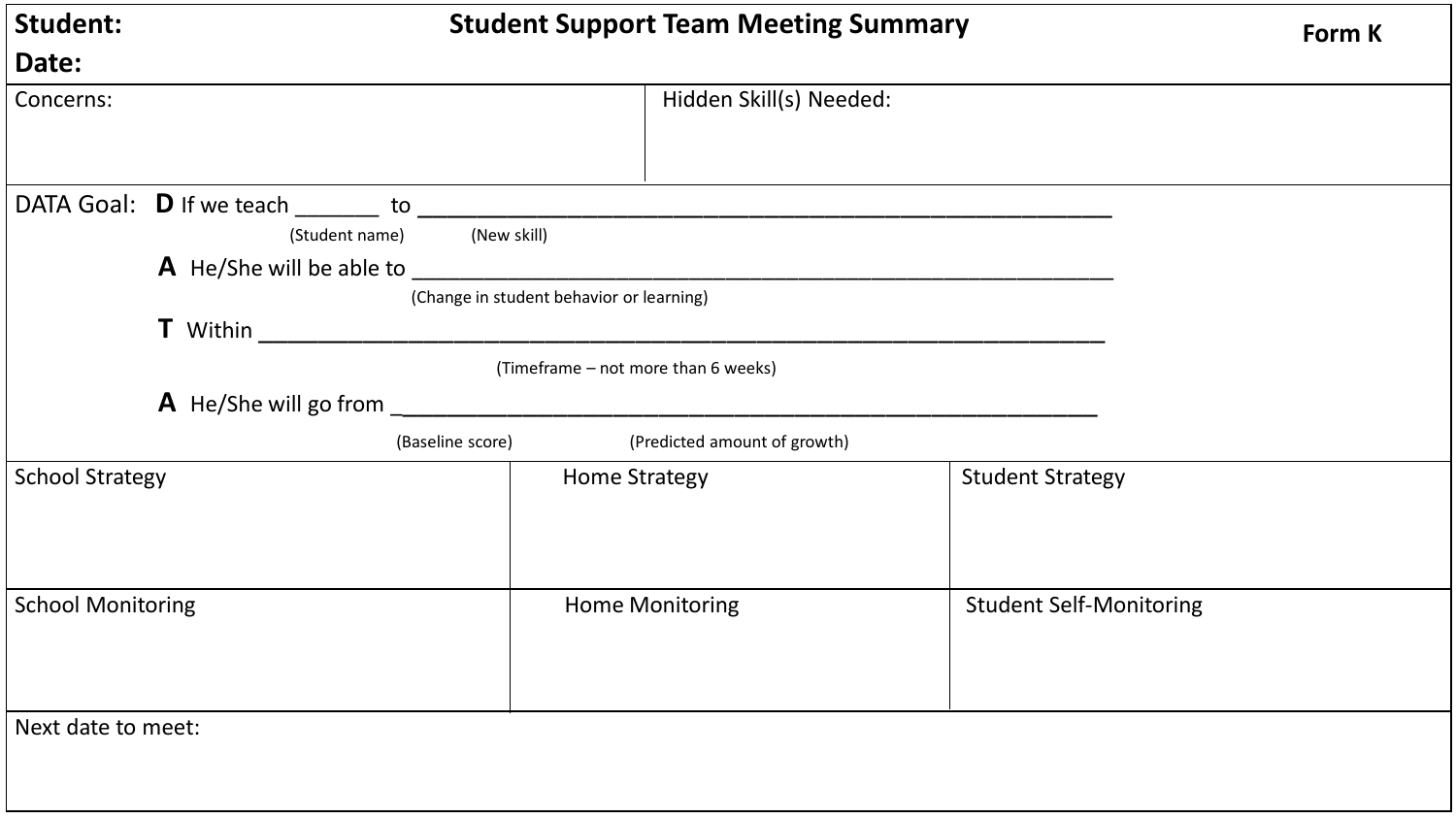| <b>Student:</b>                                               |                                                                                    | Form L                                 |  |  |
|---------------------------------------------------------------|------------------------------------------------------------------------------------|----------------------------------------|--|--|
| <b>Follow-up To Student Support: Meeting Summary</b><br>Date: |                                                                                    |                                        |  |  |
| New strengths seen                                            | New skills to work on                                                              |                                        |  |  |
| (Student name) (New skill)                                    |                                                                                    |                                        |  |  |
|                                                               | (Change in student behavior or learning)                                           |                                        |  |  |
|                                                               | (Timeframe - not more than 6 weeks)<br><b>A</b> He/She will go from to             |                                        |  |  |
| <b>School Results From Current Plan</b>                       | (Baseline score)<br>(Predicted amount of growth)<br>Home Results From Current Plan | <b>Student Self-monitoring Results</b> |  |  |
| <b>Revisions to School Plan</b>                               | <b>Revisions to Home Plan</b>                                                      | <b>Revisions to Student Plan</b>       |  |  |
| <b>Next Date To Meet:</b>                                     |                                                                                    |                                        |  |  |